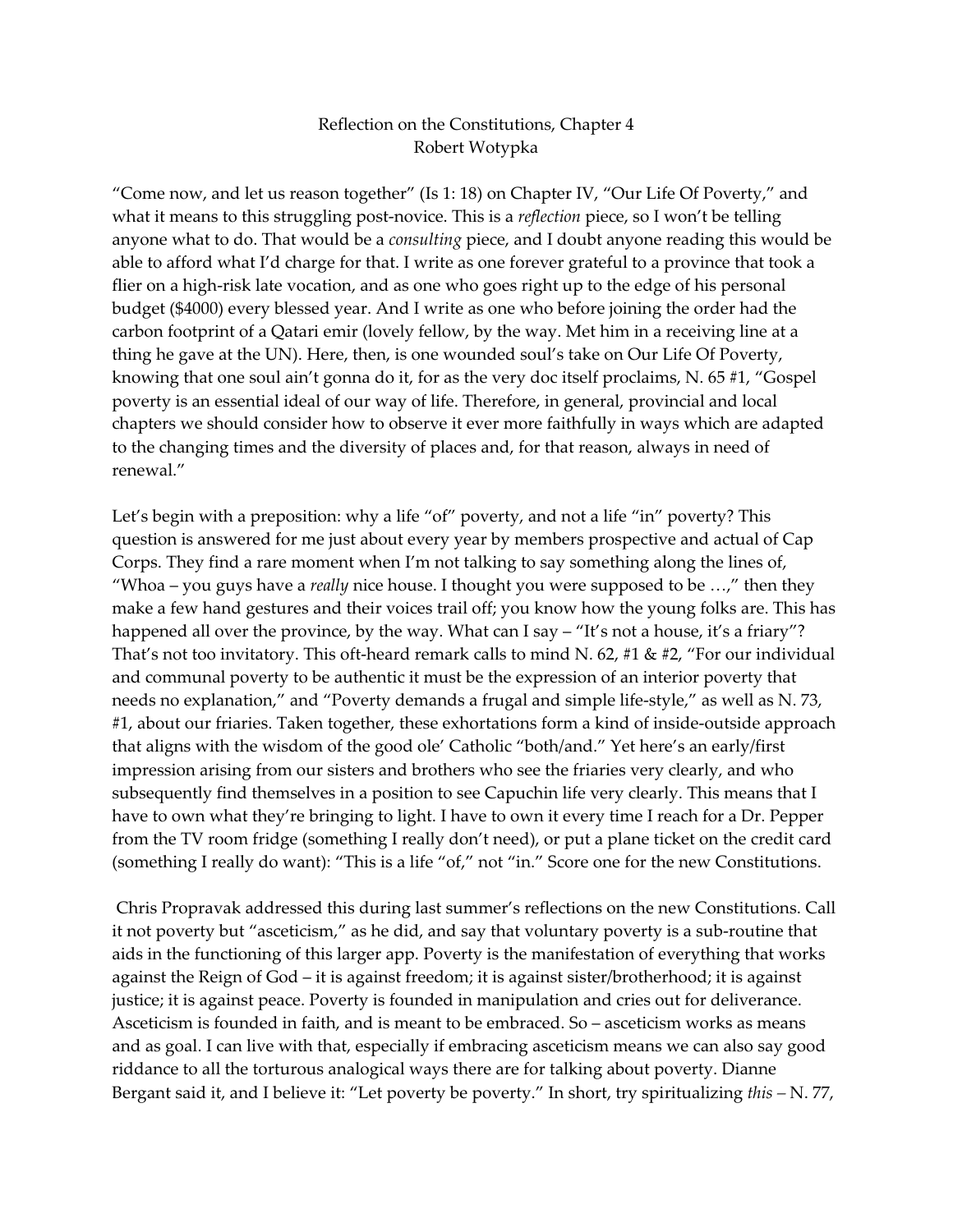#1: "Since we have been called to the gospel way of poverty, we should accustom ourselves to being in want, after the example of Christ." Asceticism allows this call to be actual rather than aspirational, and can guide the way to the Constitutions' ideal, expressed at N. 77, #4: "Therefore, let us not be inordinately attached to earthly goods, but let us use this world as though not using it, and with praise and thanksgiving render all that is good to the Lord our God, Most High, and All-Powerful, Who is all our wealth and sufficiency."

Ours, and everyone else's – which raises a question. In those same summer talks, John Corriveau said that Capuchin Franciscans have seen our lives and our relationships transformed, that we have gone from drawing strength from poor people to becoming their benefactors, and that this needs to be looked at. Whoa. OK. How did that happen? I doubt anyone sat down one day and decided to re-make Capuchin life in this way. Was it Spirit-led, and if so – really? The Spirit would do that? Whatever for? There are benefactors aplenty, and I thought Francis wanted us to be onto something different. And if it is the case, why stay in the order? What's to keep me from going to work for, say, the United Jewish Appeal? They have more holidays, as I understand it, and I could take a nice place in Shorewood or Birmingham or the South Loop, and go back to the way things were.

The answer is conversion: yours, mine, and ours. Franciscan life is a life of constant conversion and surrender to the providence of God. And a move into asceticism and a life of voluntary poverty found me happier living on \$200 a month in Detroit than I was on a thousand euros a day in Paris. I tried "retail therapy" (buy something I need, feel better; buy something I don't need, feel *much* better); sure, it has palliative potency, but it's short-term and marked by diminishing returns. I know I'm better off, and the province's resources (about \$60K per annum in my case) are put to better use, with spiritual direction. It was in Detroit that I learned that the less I claim as my own, the happier I become. It's a sort of jujitsu take on Alexandre Dumas: not "One for all, and all for one," but "None for me, and all for Thee." So many people have shown me what this looks like, and so many brothers exemplify what this means in the here-and-now life of a Capuchin, expressed so precisely at N. 63, #1: "We should live in conscious solidarity with the countless poor of the world, and, through our apostolic work, encourage the people, especially Christians, to undertake works of justice and charity to promote the common good." A benefactor/client relationship doesn't preclude conscious solidarity, but I find it difficult to say that it empowers it – and empowerment is part of our province's mission statement. That's what Francis wants us to be about.

Which brings me to the other Francis, our Holy Father. When I read in the paper after his elevation that in Buenos Aires he took the bus I thought: good for him. I take the bus, too (I hope that's not all we have in common, but it probably is). I take the stupid bus for two reasons. First, from N. 71, #6: "We should also reflect on what means to adopt in carrying out our tasks and ministries, always choosing those that are suited to our condition as lesser brothers." The second I draw from the wisdom of another Jesuit, James Keenan, who said of the works of mercy, i.e. the life of service to which I have committed myself, that they are "a willingness to enter into the chaos of others." You want that? Well, welcome aboard Green Line run #711, to